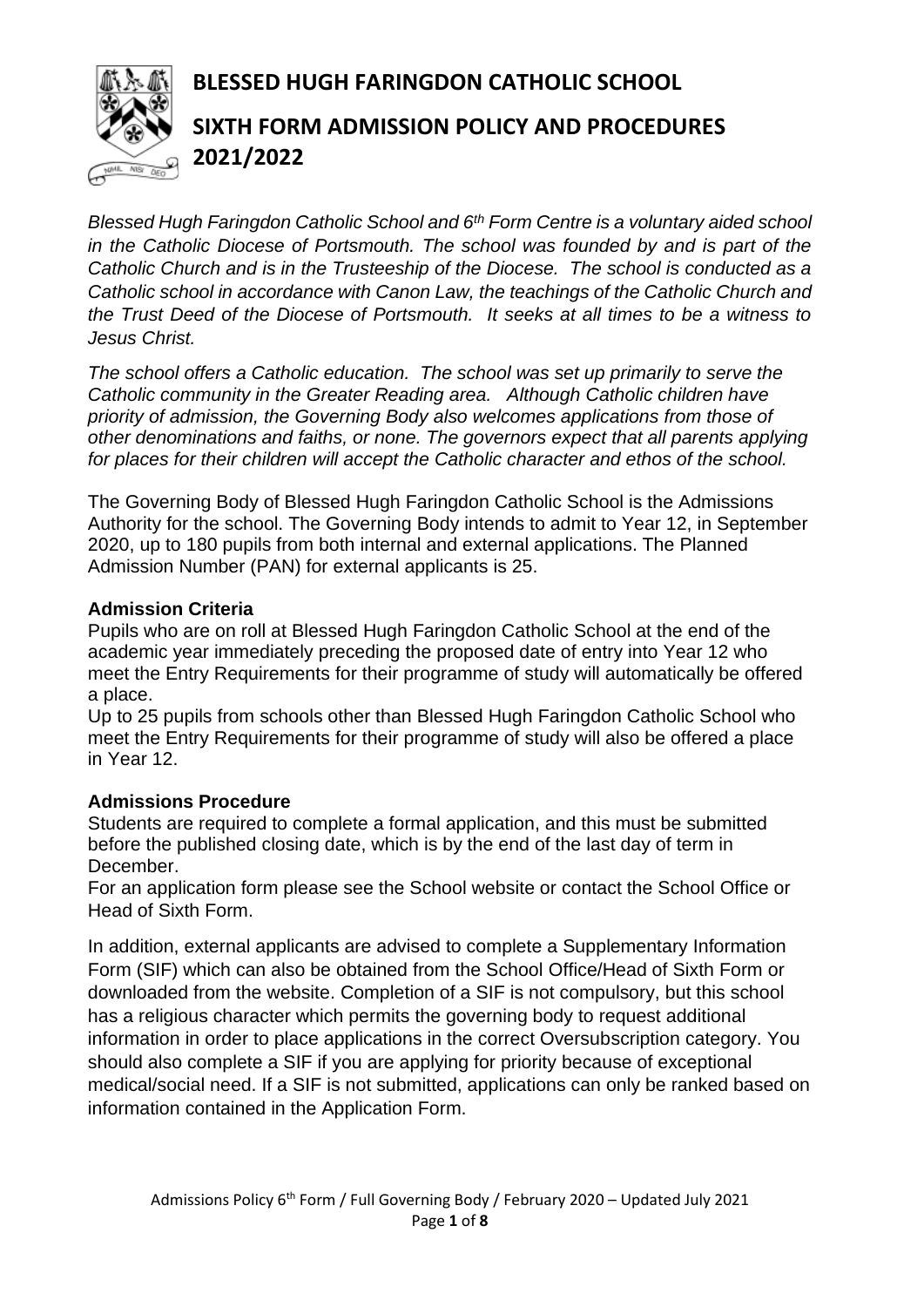### **Oversubscription Criteria**

If there are more than 25 external applicants who all meet the minimum Entry Requirements, and after the admission of pupils with Statements of Special Educational Needs or Education Health and Care Plans, the Governors will offer places using the following criteria in the order stated: -

1.Baptised Catholic looked after children or Baptised Catholic previously looked after children. Evidence of Baptism and adoption (if applicable) will be required *(see notes a, b and c).*

2.Baptised Catholic children. Evidence of Baptism will be required *(see notes b and c).*

3.Other looked after children and previously looked after children. Evidence of adoption (if applicable) will be required *(see note a).*

4.Children who are members of Eastern Orthodox Churches. Evidence of membership of the church provided by a priest of a designated place of worship will be required *(see note c).*

5.Children of families who are members of other Christian denominations. Evidence of membership of the church provided by a priest/ minister of a designated place of worship will be required *(see notes c and h).*

6.Children of families who are members of other faiths. Evidence of membership of the faith, provided by a minister/faith leader of a designated place of worship, will be required.

7.Any other children.

#### **Priority within the Oversubscription Criteria:**

The governors will apply the following order of priorities within any of the above criteria when applications exceed the number of places available and it is necessary to decide between applications through a priority ranking:

1.Social or medical need which make the school particularly suitable for the child in question**. STRONG AND RELEVANT EVIDENCE, NAMING THE SCHOOL, MUST BE PROVIDED BY AN APPROPRIATE PROFESSIONAL AUTHORITY (e.g. qualified medical practitioner, education welfare officer, SENCO, senior UK service personnel, social worker or social care professional). EVIDENCE OF A DIAGNOSIS OR A LETTER FROM A PARENT EXPRESSING A PREFERENCE FOR THE SCHOOL IS NOT SUFFICIENT EVIDENCE** *(see note d).*

2.Within each Oversubscription category above, priority will be given to children with a sibling in the school at the time of application *(see note e).* 

3.Within each Oversubscription category above, priority will be given to the applicant whose permanent home address is nearest to the school. This information on distance is provided by Reading Local Authority using a computerised system; distances are not measured by the Governing Body. Evidence of residence may be required *(see note f).*

#### **Year 12 Entry Requirements**

The entry requirements for admission to Year 12 in September 2021 are set out in the Sixth form Prospectus

### **Late Applications**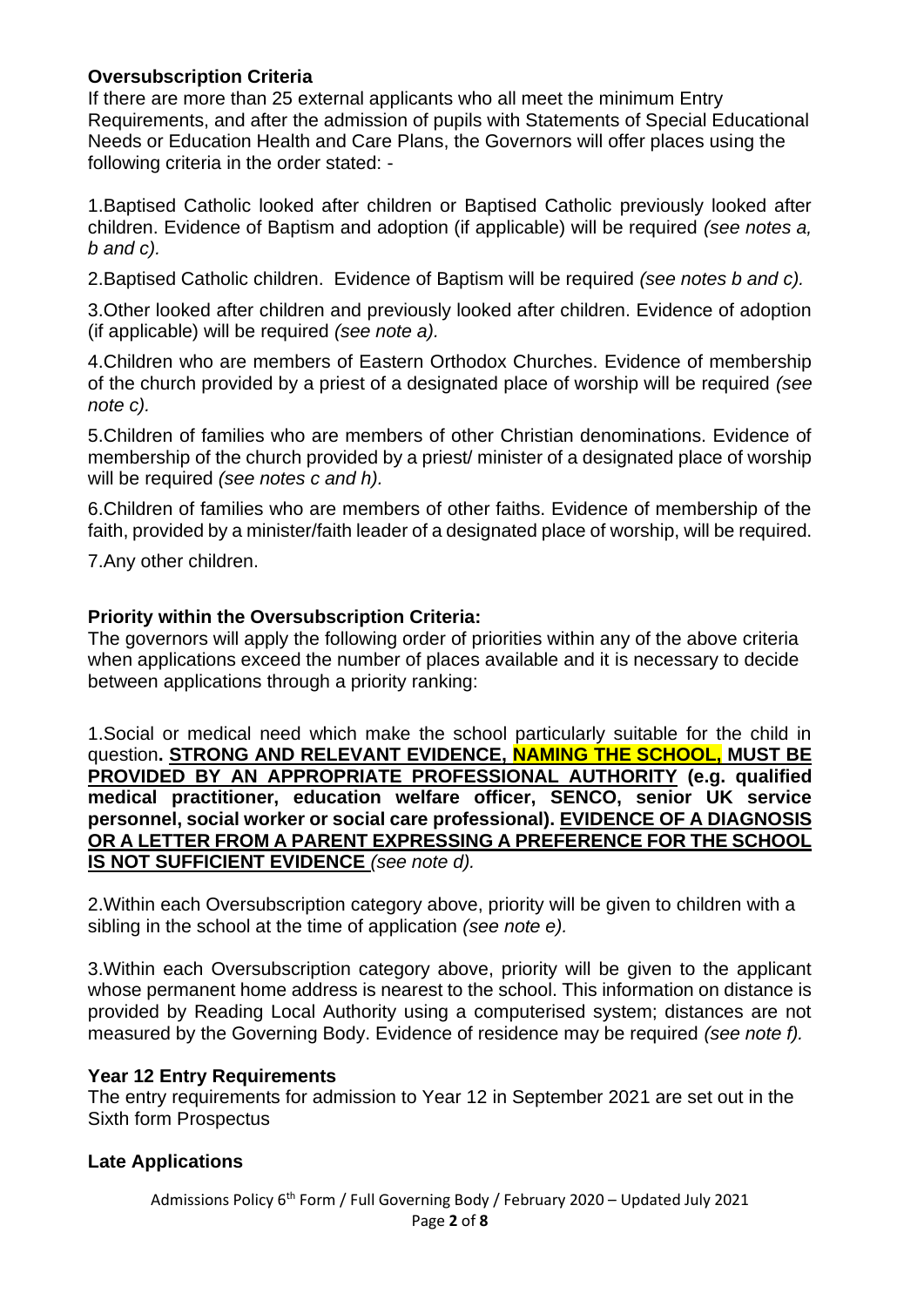Any applications received after the closing date will be accepted but considered only after those received by the closing date.

# **Waiting Lists**

If the school is oversubscribed, parents of children who have not been offered a place at the school may ask for their child's name to be placed on a waiting list. The waiting list will be operated using the same admissions criteria listed above. Placing a child's name on the waiting list does not guarantee that a place will become available. This does not prevent parents from exercising their right to appeal against the decision not to offer a place. The waiting list will be maintained by the school until at least 31 December in the academic year of admission. The names on the waiting list will be ranked in line with the oversubscription criteria each time a child is added to the list.

Children admitted under **the Fair Access Protocol** may take precedence over those on the waiting list.

# **Admission of children outside their normal age group**

Parents may seek a place for their child outside of their normal age group, for example, if the child is gifted and talented or has experienced problems such as ill health. The Governing Body will make decisions based on the circumstances of each case and in the best interests of the child concerned. This will include taking account of the parent's views; information about the child's academic, social and emotional development; where relevant, their medical history and the views of a medical professional; whether they have previously been educated out of their normal age group; and whether they may naturally have fallen into a lower age group if it were not for being born prematurely. They must also take into account the views of the head teacher of the school concerned. When informing a parent of their decision on the year group the child should be admitted to, the Governing Body will set out clearly the reasons for its decision.

Where the Governing Body agrees to a parent's request for their child to be admitted out of their normal age group and, as a consequence of that decision, the child will be admitted to a relevant age group (i.e. the age group to which pupils are normally admitted to the school) the local authority and Governing Body must process the application as part of the main admissions round, unless the parental request is made too late for this to be possible, and on the basis of their determined admission arrangements only, including the application of oversubscription criteria where applicable. They must not give the application lower priority on the basis that the child is being admitted out of their normal age group. Parents have a statutory right to appeal against the refusal of a place at a school for which they have applied. This right does not apply if they are offered a place at the school, but it is not in their preferred age group.

# **In-Year Admissions**

Applications for In-Year admissions will be considered by the Admissions Committee of the Governing Body. The maximum number of places per year group is 150, of which up to 25 will be offered to external applicants. If there are vacancies in the year group, then a place will be offered. If there are more applications than places available then the Oversubscription Criteria will be applied, so completion of a Supplementary Information Form is advised.

Please ensure that you contact the school [\(admin@hughfaringdon.org](mailto:admin@hughfaringdon.org) – putting 'In-Year Application' in the subject line) and the Local Authority when making an In-Year application.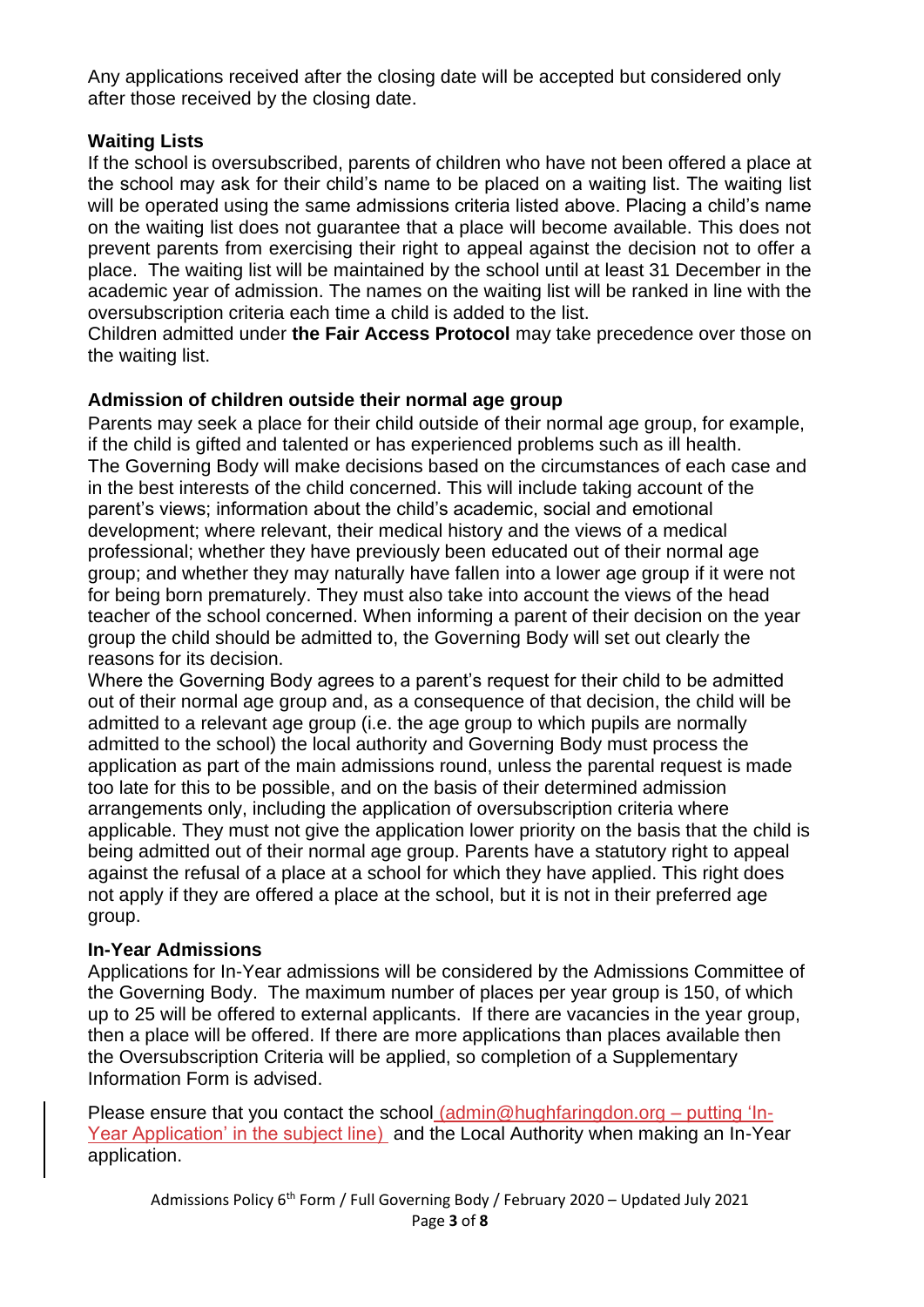You will be advised of the outcome of your application in writing, within 15 days of receipt, and you have the right of appeal to an independent appeal panel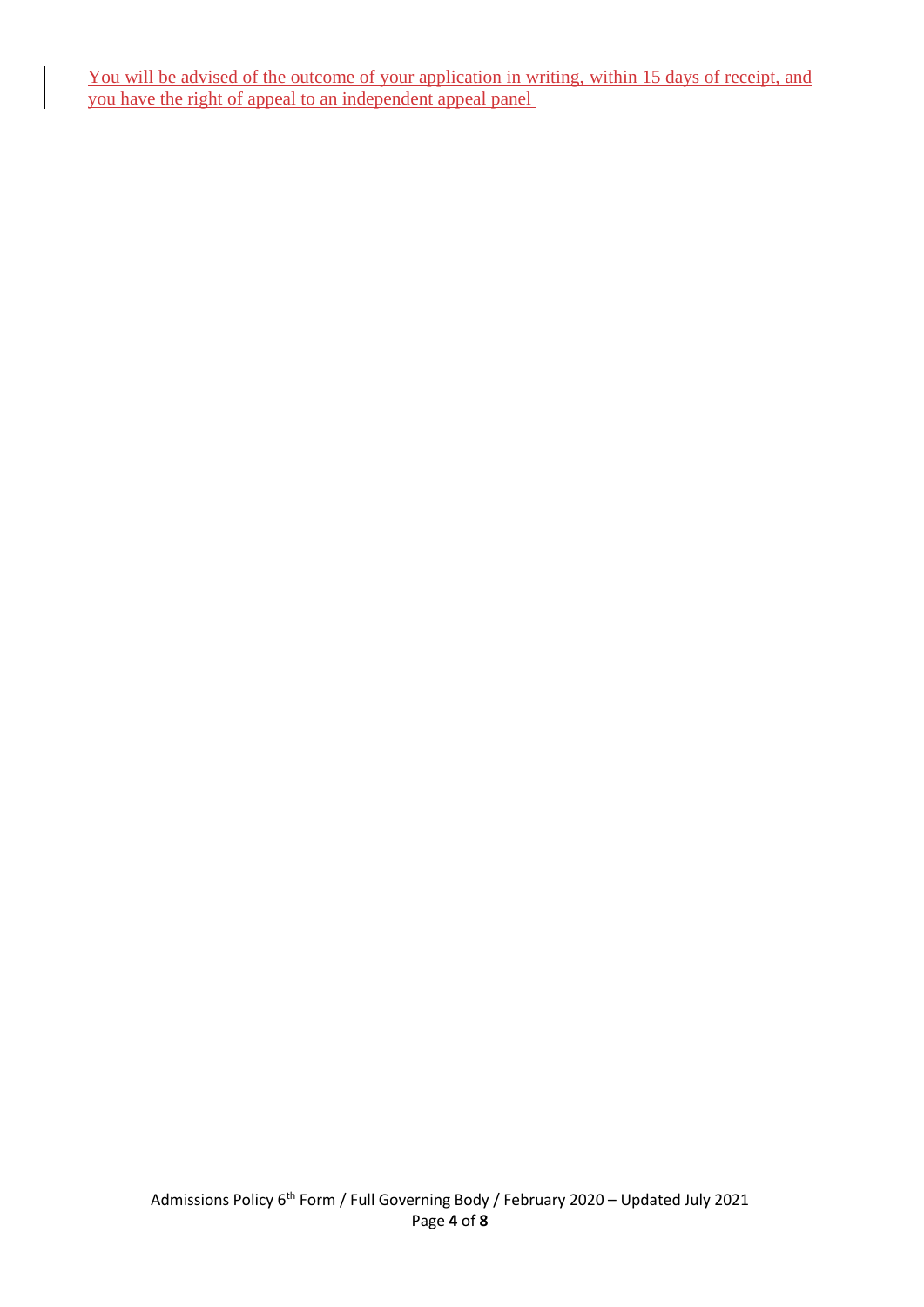### **Notes (these form part of the admission arrangements):**

*a. Looked after children:'A looked after child' has the same meaning as in Section 22(1) of the Children Act 1989 and means any child who is (a) in the care of a local authority, or (b) being provided with accommodation by a local authority in the exercise of their social services function (e.g. child with foster parents) at the time of making an application to a school.*

*Previously looked after children: 'Previously looked after children' are children who were looked after but ceased to be so because they were adopted. This includes children who were adopted under the Adoption Act 1976 (see section 12 adoption orders) and children who were adopted under the Adoption and Childrens Act 2002 (see section 46 adoption orders) or became subject to a child arrangements order18 or special guardianship order19). Child arrangements orders are defined in s.8 of the Children Act 1989, as amended by s.12 of the Children and Families Act 2014. Child arrangements orders replace residence orders and any residence order in force prior to 22 April 2014 is deemed to be a child arrangements order. Section 14A of the Children Act 1989 defines a 'special guardianship order' as an order appointing one or more individuals to be a child's special guardian (or special guardians).*

Previously looked after children also includes those children who appear (to the governing body) to have been in state care outside of England and ceased to be in state care as result of being adopted.

*A copy of the adoption order, child arrangements order or special guardianship order and a letter from the Local Authority that last looked after the child confirming that he/she was looked after immediately prior to that order being made, will be required.*

*b.'A Baptised Catholic' means a person whose Church of Baptism is 'in communion with the See of Rome' or a person received into the Catholic Church. The Catholic Church comprises within it the Latin Rite (Roman Catholics) and the Eastern or Oriental Rite (composed of Catholic (Uniate) Churches – see below). This will be evidenced by a certificate of Baptism in a Catholic Church or a certificate of reception into full communion with the Catholic Church.*

*c.*

| <b>Traditions</b>        | <b>Catholic Churches</b>                              | <b>Equivalent Non-Catholic</b><br><b>Churches</b>                                                                           |
|--------------------------|-------------------------------------------------------|-----------------------------------------------------------------------------------------------------------------------------|
| Western (Roman)          | Latin Catholic Church                                 | <b>Churches of the Protestant</b><br><b>Reformation Church of</b><br>South India (CSI) (Non-St<br><b>Thomas Christians)</b> |
| Alexandrian              | Coptic Catholic Church                                | Coptic Orthodox Church                                                                                                      |
|                          | <b>Ethiopian Catholic Church</b><br>('Gheez<br>rite') | Ethiopian Orthodox Church                                                                                                   |
|                          | <b>Eritrean Catholic Church1</b>                      | Eritrean Orthodox Church                                                                                                    |
| Antiochean (West Syrian) | Syrian Catholic Church                                | Syrian Orthodox Church                                                                                                      |
|                          | (Syro-)Maronite Catholic<br>Church                    | <b>None</b>                                                                                                                 |
|                          | Syro-Malankar Catholic<br>Church                      | Malankara Orthodox Syrian<br><b>Church St Thomas</b><br>Christians:<br>Indian Orthodox Church;                              |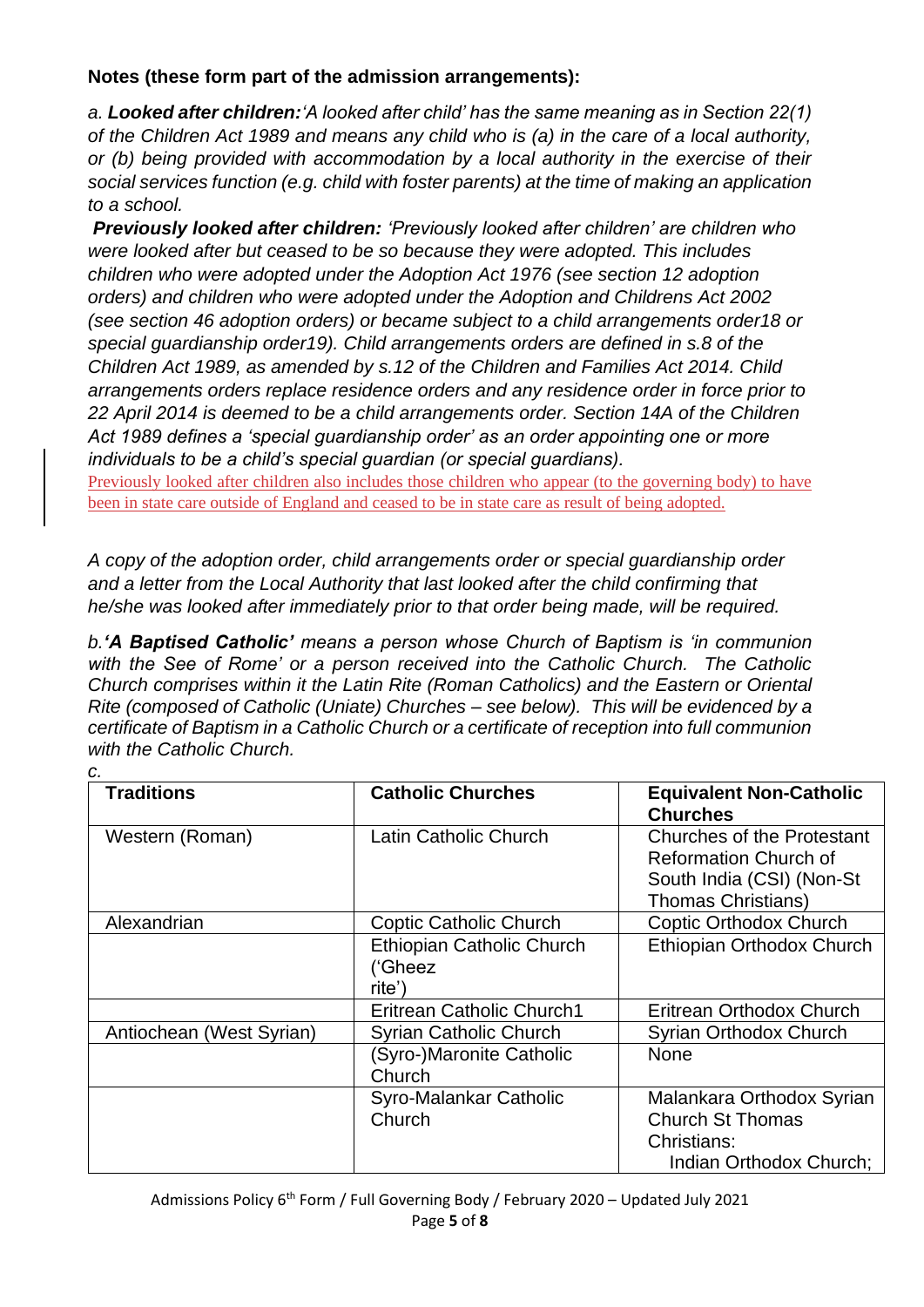|                                   |                                                                                                                                          | Orthodox Syrian<br>(Jacobite) Church; Mar<br>Thoma Syrian Church;<br>Malabar Independent    |
|-----------------------------------|------------------------------------------------------------------------------------------------------------------------------------------|---------------------------------------------------------------------------------------------|
|                                   |                                                                                                                                          | Syrian Church of<br>Thozhiyoor;<br>Church of South India<br>(CSI) (St Thomas<br>Christians) |
| Armenian                          | Armenian Catholic Church                                                                                                                 | Armenian Apostolic<br>(Orthodox) Church                                                     |
| Chaldean (East Syrian)            | <b>Chaldean Catholic Church</b>                                                                                                          | Assyrian Church of the<br>East                                                              |
|                                   | Syro-Malabar Catholic<br>Church                                                                                                          | <b>St Thomas Christians:</b><br><b>Syrian Malabarese</b><br>Church; Syro-Chaldean<br>Church |
| Constantinopolitan<br>(Byzantine) | Albanian (Byzantine)<br>Catholic<br>Church                                                                                               | Albanian Orthodox Church                                                                    |
|                                   | <b>Belarussian Catholic Church</b>                                                                                                       | <b>Belarussian Orthodox</b><br>Church                                                       |
|                                   | <b>Bulgarian (Byzantine)</b><br>Catholic<br>Church                                                                                       | <b>Bulgarian Orthodox Church</b>                                                            |
|                                   | Georgian Catholic Church                                                                                                                 | Georgian Orthodox Church                                                                    |
|                                   | Greek (Hellenic) Catholic<br>Church                                                                                                      | <b>Greek Orthodox Church</b><br>(Greek speaking);<br><b>Cypriot Orthodox Church</b>         |
|                                   | <b>Greek-Melkite Catholic</b><br>Church                                                                                                  | <b>Greek Orthodox Church</b><br>(Arabic<br>speaking)                                        |
|                                   | Hungarian (Byzantine)<br>Catholic<br>Church                                                                                              | Hungarian Orthodox<br>Church                                                                |
|                                   | Italo-Albanian (Byzantine)<br>Catholic<br>Church                                                                                         | None                                                                                        |
|                                   | Church of the Byzantines of<br>the Diocese of Krizevci<br>(Krizevci Catholic Church)<br>(Byzantine<br>Catholics in former<br>Yugoslavia) | Serbian Orthodox Church                                                                     |
|                                   | Macedonian Catholic Church                                                                                                               | <b>Macedonian Orthodox</b><br>Church                                                        |
|                                   | Romanian (Greek) Catholic<br>Church                                                                                                      | Romanian Orthodox<br>Church                                                                 |
|                                   | <b>Russian Catholic Church</b>                                                                                                           | <b>Russian Orthodox Church</b>                                                              |
|                                   | Ruthenian (Byzantine)<br>Catholic                                                                                                        | <b>Ruthenian Orthodox</b><br>Church;                                                        |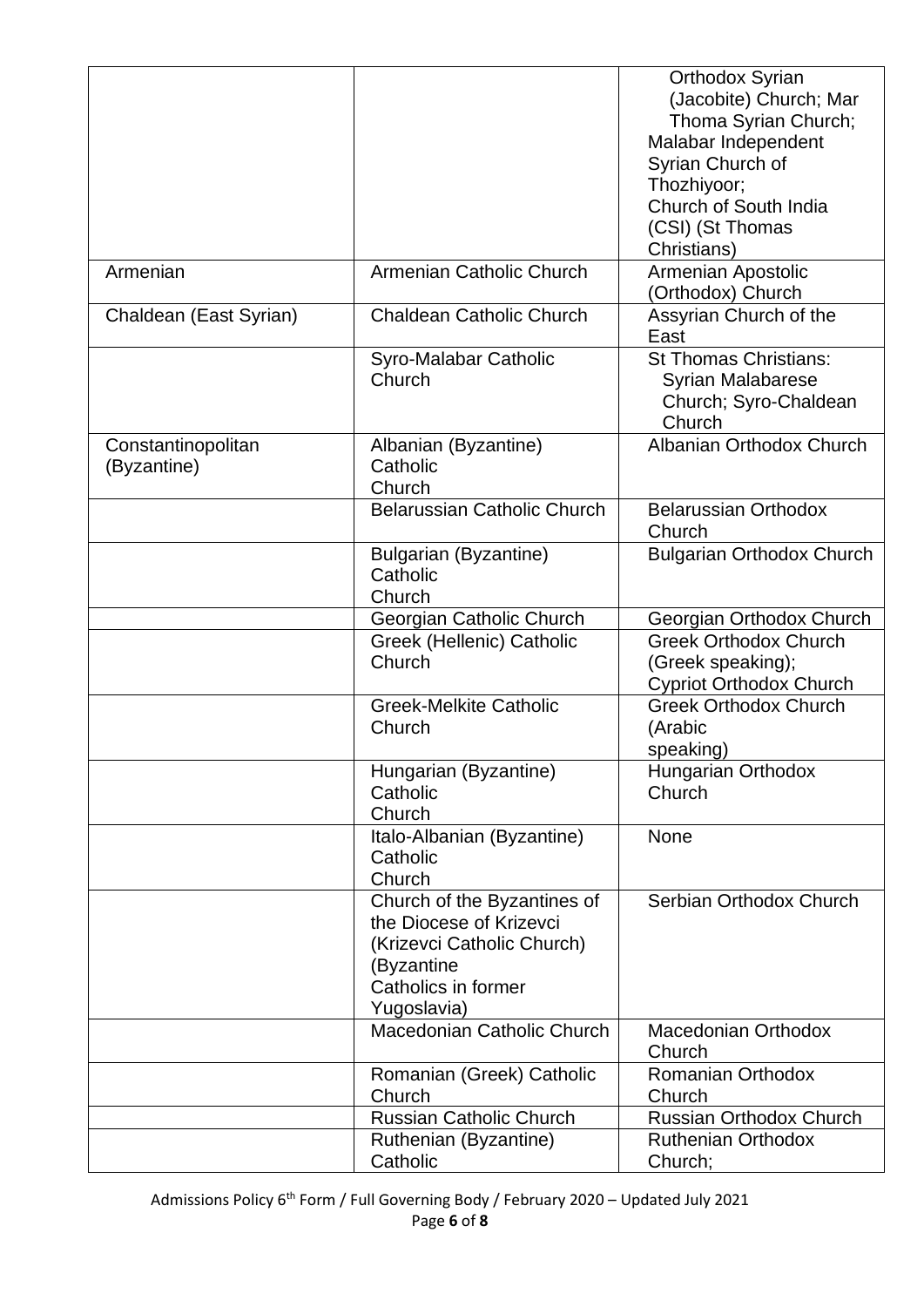| Church                               | Orthodox<br>Church<br>in<br>America (OCA) American<br>Carpatho-Rusyn Orthodox<br>Church                       |
|--------------------------------------|---------------------------------------------------------------------------------------------------------------|
| Slovak (Greek) Catholic<br>Church    | Slovak Orthodox Church;<br>Orthodox Church in<br>America (OCA); American<br>Carpatho-Rusyn Orthodox<br>Church |
| Ukrainian (Greek) Catholic<br>Church | <b>Ukrainian Orthodox</b><br>Church;<br>Orthodox Church in<br>America (OCA)                                   |

*Notes: 1 1. Orthodox Churches, including the Coptic Orthodox, Greek Orthodox and Russian Orthodox Churches, are NOT in full communion with the See of Rome.*

*2. 'Anglican Ordinariates' are members of the Latin Rite but those describing themselves as 'Anglo Catholics' are members of the Anglican Communion and therefore not in communion with the Holy See. Please refer any queries to the Diocesan Department for Schools, via the School.*

*d. Exceptional medical need: If the child has a serious medical condition/disability such that the parent feels the child must go to Blessed Hugh Faringdon School, this must be specified on the Supplementary Information Form. Governors can only consider applications under this category if supporting evidence is attached, e.g. a letter from a registered health professional, setting out the particular reasons why this school is the most suitable and the difficulties that would be caused if the child attended another school. Governors will make their decision based on the medical evidence provided by the child's medical consultants. Governors will consult the LA's medical advisers and only agree to a priority placement if the medical advisers consider it necessary for the child to attend this school.* 

*Exceptional social need: If parents feel there are sensitive, individual and serious family circumstances, perhaps involving the support services (e.g. social care) these may be considered at the time of the application for a school place. This will need to be specified on the Supplementary Information Form and evidence provided, e.g. a report from a social care professional detailing why this school is the most appropriate placement for the child given the circumstances of the case.* 

*e. Siblings: For admission to this school, a sibling is defined as a brother or sister (i.e. another child of the same parents, whether living at the same address or not), or a halfbrother/ half-sister or a step-brother/ step-sister or an adoptive or foster brother/ sister, living at the same address. A child will be given sibling priority if they have a sibling at the school at the time of the child's application.*

*f. Distance: Distance is the straight line distance between the Ordnance survey data point of the child's home and the data point (469299 Easting and 172222 Northing) of the school measured using Reading Borough Council's software.*

*A child's home address is considered to be a residential property that is the child's only/main residence and not an address that is sometimes used due to certain* 

Admissions Policy 6<sup>th</sup> Form / Full Governing Body / February 2020 – Updated July 2021